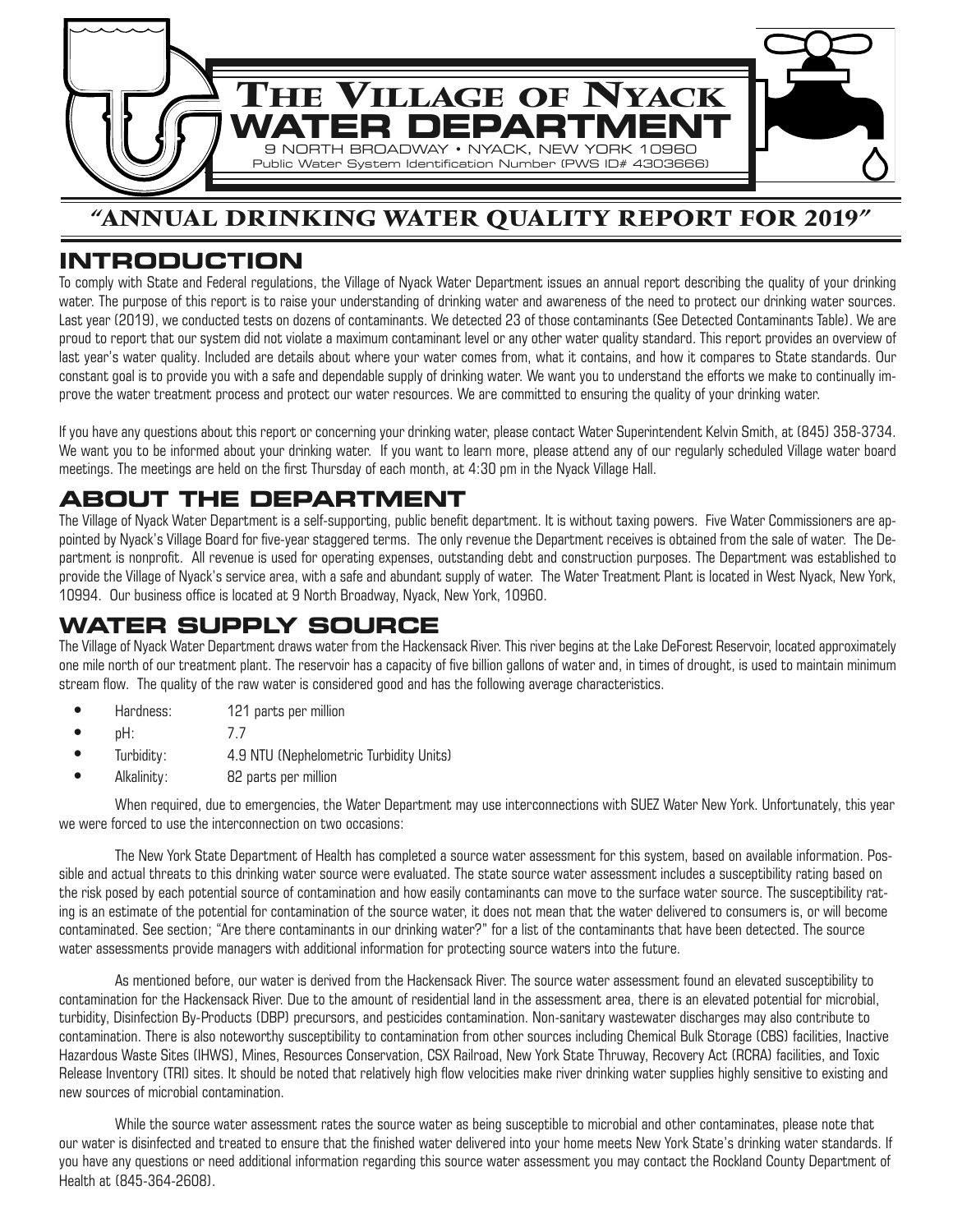### **WATER USAGE**

The Water Department serves approximately 14,700 people with 3,300 service connections in the Villages of Nyack, South Nyack and portions of the unincorporated Clarkstown communities of Central Nyack, and West Nyack. Water usage for 2019 was as follows:

|                                                                                            | <b>UGIIUII</b> O |
|--------------------------------------------------------------------------------------------|------------------|
|                                                                                            |                  |
|                                                                                            |                  |
|                                                                                            |                  |
|                                                                                            |                  |
|                                                                                            |                  |
|                                                                                            |                  |
|                                                                                            |                  |
| $M_{\text{e}}$ and $D_{\text{e}}$ (Declaration) in Millian College non-Dec (MCD) 4.040.000 |                  |

Maximum Day (Production) in Million Gallons per Day (M.G.D.).............. 1,910,000

Unaccounted for water includes water taken for:

- Hydrant flow tests Fire Department training Fires
- Emergency flushing of sewer mains during fuel spills Main breaks
- Illegal taking of water from hydrants and services Undetected leaks in the distribution system

### **HOW THE WATER IS TREATED**



Water is pumped from the Hackensack River into the treatment plant and Potassium Permanganate is added to oxidize organic compounds, both naturally occurring and man-made. The permanganate also reacts with iron, and manganese and sulfide compounds to aid in their oxidation in the aeration process. A powdered activated carbon is also added to the raw water to help with taste and odor removal. Water is then pumped to the aerator, which sprays the water into the air. Aeration acts to oxidize ferrous iron, reduce carbon dioxide and hydrogen sulfide, and helps remove tastes and odors. The water then flows into the raw water chamber where a coagulant is added.

The coagulant is a chemical that helps suspended and colloidal particles to stick together. The water then enters the flocculation basin where the water and coagulant are mixed together. From there, it enters the sedimentation basins where the larger coagulated particles settle out. The water then continues to the filters, which consist of layers of fine filter sand and anthracite coal, which remove any remaining particles in the water. Filtered water is discharged to a 110,000 gallon "clear well" Sodium hypochlorite (liquid chlorine) is then added at two separate points during the process to provide disinfection. In winter months the free chlorine residual is increased to meet the CT (contact time) necessary to inactivate certain viruses and organisms, based on the temperature and pH of the water. This is a mandated regulation by New York State Department of Health, Rockland County Department of Health and the U.S.E.P.A. Soda ash (if needed) is added to the finished water just before leaving the plant to raise the pH of the water to 7.8. A 250 horsepower pump lifts the finished water to the distribution system for delivery to homes and businesses in our service area and to fill our 2.5-million-gallon reservoir.

# **WHAT WE TESTED FOR IN 2019**

Safe Drinking Water Standards are usually expressed as milligrams per liter (mg/L) or micrograms per liter (ug/L). These units are more commonly referred to as parts per million (ppm) or parts per billion (ppb). For the non-scientific person, the following may be helpful in understanding these units:

• Part per million: one foot in 189 miles. one ounce in 62,500 pounds

• Part per billion: one cent in \$10,000,000 one second in 32 years

The United States Environmental Protection Agency and The New York State Department of Health have established limits on the contaminants that may be present in drinking water. These are called MCL's: Maximum Contaminant Levels.

The following table contains terms and abbreviations you might not be familiar with. To help you better understand these terms we have provided the following definitions:

**Maximum Contaminant Level** - The "Maximum Allowed" (MCL) is the highest level of a contaminant that is allowed in drinking water. MCL's are set as close to the MCLG as possible.

**Maximum Contaminant Level Goal** - The "Goal" (MCLG) is the level of a contaminant in drinking water below which there is no known or expected risk to health. MCLG's allow for a margin of safety.

**Maximum Residual Disinfectant Level (MRDL)** The highest level of a disinfectant allowed in drinking water. There is convincing evidence that addition of a disinfectant is necessary for control of microbial contaminants.

**Maximum Residual Disinfectant Level Goal (MRDLG)** - The level of a drinking water disinfectant below which there is no known or expected risk to health. MRDLGs do not reflect the benefits of the use of disinfectants to control microbial contamination.

**Non-Detects (ND)** - laboratory analysis indicates that the constituent is not present.

**Parts per million (ppm) or Milligrams per liter (mg/l)** - one part per million corresponds to one minute in two years or a single penny in \$ 10,000.

**Parts per billion (ppb) or Micrograms per liter** - one part per billion corresponds to one minute in 2,000 years, or a single penny in \$ 10,000,000.

**Picocuries per liter (pCi/L)** - Picocuries per liter is a measure of the radioactivity in water.

**Milligrams per liter (mg/l)**- corresponds to one part of liquid in one million parts of liquid ( parts per million-ppm)

**Micrograms per liter** ( ug/l) - corresponds to one part of liquid in one billion parts of liquid ( parts per billion-ppb)

**Millirems per year** (mrem/yr) - measure of radiation absorbed by the body.



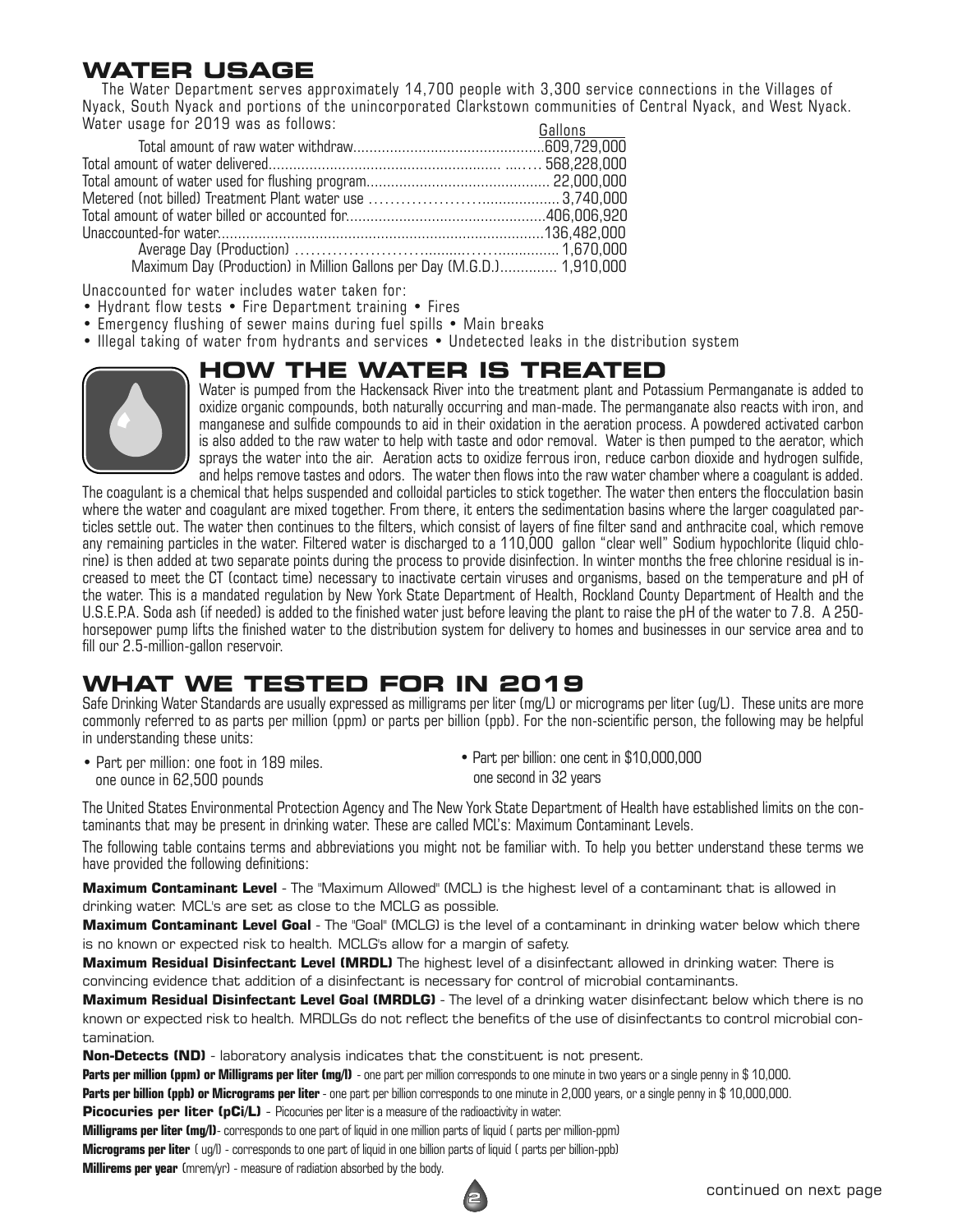**Million Fibers per Liter (MFL)** - million fibers per liter is a measure of the presence of asbestos fibers that are longer than 10 micrometers.

**Nanograms per liter (ng/l)**- corresponds to one part of liquid to one trillion parts of liquid ( parts per trillion-ppt)

**Nephelometric Turbidity Unit (NTU)** - nephelometric turbidity unit is a measure of the clarity of water. Turbidity in excess of 5 NTU is just noticeable to the average person. **Treatment Technique (TT)** - A treatment technique is a required process intended to reduce the level of a contaminant in drinking water.

**90th Percentile Value** - The values reported for lead and copper represent the 90th percentile. A percentile is a value on a scale of 100 that indicates the percent of a distribution that is equal to or below it. The 90th percentile is equal to or greater than 90% of the lead and copper values detected at your water system

**Action Level (AL) -** The concentration of a contaminant which, if exceeded, triggers treatment or other requirements which a water system must follow.

In compliance with State regulations, the Village of Nyack Water Department routinely monitors your drinking water for various contaminants. Your water is tested for inorganic contaminants, nitrate, nitrite, lead and copper, volatile organic contaminants, synthetic organic contaminants, total trihalomethanes, haloacetic acids and TOC (Total Organic Carbon). Additionally, your water is tested for coliform bacteria fifteen times a month. The contaminants detected in your drinking water are included in the Table of Detected Contaminants.

**Contaminants.** Drinking water, including bottled water, may reasonably be expected to contain at least small amounts of some contaminants. The presence of contaminants does not necessarily indicate that water poses a health risk. More information about contaminants and potential health effects can be obtained by calling the NY. States EPA's Safe Drinking Water Hotline (1-800-426-4791) or the Rockland County Department of Health at (845-364-2608).

Some people may be more vulnerable to disease causing microorganisms or pathogens in drinking water than the general population. Immune-compromised persons such as persons with cancer undergoing chemotherapy, persons who have undergone organ transplants, people with HIV/AIDS or other immune system disorders, some elderly, and infants can be particularly at risk from infections. These people should seek advice from their health care provider about their drinking water. EPA/CDC guidelines on appropriate means to lessen the risk of infection by Cryptosporidium, Giardia and other microbial pathogens are available from the Safe Drinking Water Hotline (800-426-4791).

The sources of drinking water (both tap water and bottled water) include rivers, lakes, streams, ponds, reservoirs, springs and wells. As water travels over the surface of the land or through the ground, it dissolves naturally-occurring minerals and, in some cases, radioactive material, and can pick up substances resulting from the presence of animals or from human activities. Contaminants that may be present in source water include: microbial contaminants; inorganic contaminants; pesticides and herbicides; organic chemical contaminants; and radioactive contaminants. In order to ensure that tap water is safe to drink, the State and the EPA prescribe regulations which limit the amount of certain contaminants in water provided by public water systems. The State Health Departments and the FDA's regulations establish limits for contaminants in bottled water which must provide the same protection for public health.

For additional information, the NY State Department of Health's web site is;

(www.health.state.ny.us) And the EPA's drinking water website is: (www.epa.gov/safewater/)

| <b>Contaminant</b>                                                      | <b>Violation</b><br><b>Yes/No</b> | Date of<br><b>Sample</b> | <b>Level</b><br>Detected(results)<br>(Maximum)<br>(Range) | <b>Unit</b><br><b>Measurement</b> | <b>MCLG</b> | <b>Regulatory</b><br><b>MCL Limit</b>         | <b>Likely Source</b><br><b>of</b><br><b>Contamination</b>                                                           |
|-------------------------------------------------------------------------|-----------------------------------|--------------------------|-----------------------------------------------------------|-----------------------------------|-------------|-----------------------------------------------|---------------------------------------------------------------------------------------------------------------------|
| <b>MICROBIOLOGICAL</b>                                                  |                                   | <b>CONTAMINANTS</b>      |                                                           |                                   |             |                                               |                                                                                                                     |
| <b>Total Coliform</b>                                                   | No                                | 6/21/19                  | <b>3 Positive samples</b>                                 | N/A                               | N/A         | $TI = 2$ or more<br>positive samples          | Naturally present in the<br>environment                                                                             |
| Turbiditv <sup>1</sup><br><b>(Highest recorded</b><br>reading for 2018) | <b>No</b>                         | 9/13/19                  | 0.22                                                      | <b>NTU</b>                        | N/A         | $TI = LESS$<br><b>THAN 1.0 NTU</b>            | Soil runoff                                                                                                         |
| Turbidity <sup>1</sup>                                                  | <b>No</b>                         | Sept./2019               | $99\% < 0.3$                                              | <b>NTU</b>                        | N/A         | $TI = 95%$<br>of samples less<br>than 0.3 NTU | Soil runoff                                                                                                         |
| <b>INORGANIC CONTAMINANTS</b>                                           |                                   |                          |                                                           |                                   |             |                                               |                                                                                                                     |
| <b>Barium</b>                                                           | No                                | 6/17/19                  | 0.86                                                      | uq/L                              | 2.0         | 2.0                                           | Discharge of drilling<br>wastes, Discharge from<br>metal refineries. Erosion<br>of natural deposits.                |
| <b>Chloride</b>                                                         | <b>No</b>                         | 6/17/19                  | 120.0                                                     | mg/L                              | N/A         | 250                                           | Naturally occurring or<br>indicative of Road salt<br>contamination.                                                 |
| <b>Copper</b><br><b>30 samples</b>                                      | <b>No</b>                         | 7/11/19<br>to<br>9/25/19 | 3603<br>Range:<br>$0.039 - 0.830$                         | mq/L                              | 1.3         | $AL-1.3$                                      | Corrosion of household<br>plumbing systems,<br>Erosion of natural<br>deposits, leaching from<br>wood preservatives. |

#### **DETECTED CONTAMINANTS**

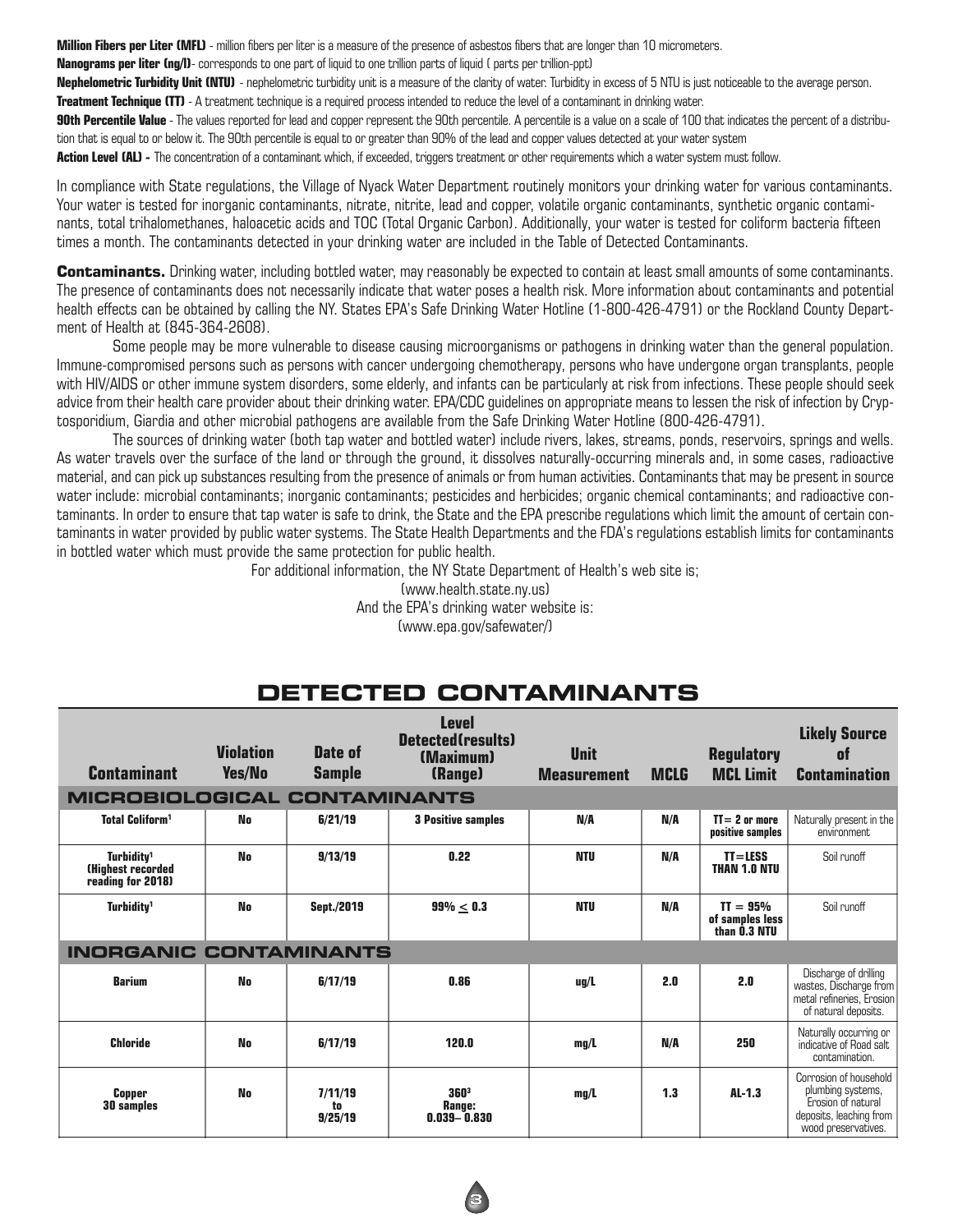#### **DETECTED CONTAMINANTS** continued

| <b>Contaminant</b>                                                                                                                | <b>Violation</b><br>Yes/No | Date of<br><b>Sample</b>                 | <b>Level</b><br>Detected(results)<br>(Maximum)<br>(Range) | <b>Unit</b><br><b>Measurement</b> | <b>MCLG</b>       | <b>Regulatory</b><br><b>MCL Limit</b> | <b>Likely Source</b><br>of<br><b>Contamination</b>                                                                                                                                                                                                  |
|-----------------------------------------------------------------------------------------------------------------------------------|----------------------------|------------------------------------------|-----------------------------------------------------------|-----------------------------------|-------------------|---------------------------------------|-----------------------------------------------------------------------------------------------------------------------------------------------------------------------------------------------------------------------------------------------------|
| <b>INORGANIC CONTAMINANTS</b>                                                                                                     |                            |                                          |                                                           |                                   |                   |                                       |                                                                                                                                                                                                                                                     |
| Lead<br><b>30 samples</b>                                                                                                         | No                         | 7/11/19<br>to<br>9/25/19                 | 5.7 <sup>4</sup><br>Range:<br>$>1.0 - 9.2$                | uq/L                              | 15.0              | AL-15.0                               | Corrosion of household<br>plumbing systems; Ero-<br>sion of natural deposits                                                                                                                                                                        |
| Nickel                                                                                                                            | No                         | 6/17/19                                  | 0.60                                                      | uq/L                              | 100               | 100                                   | Metal alloys batteries                                                                                                                                                                                                                              |
| <b>Nitrate</b>                                                                                                                    | No                         | 2/11/19                                  | 0.55                                                      | mq/L                              | $10 \text{ mq/L}$ | $10 \text{ mq/L}$                     | Runoff from fertilizer use;<br>leaching from septic tanks.<br>Sewage; erosion of natural<br>deposits                                                                                                                                                |
| <b>Sodium</b>                                                                                                                     | No                         | 6/17/19                                  | 60.05                                                     | $\mu$ g/L                         | N/A               | N/A                                   | Naturally occurring, road<br>salt, water<br>softeners, animal waste.                                                                                                                                                                                |
| <b>Sulfate</b>                                                                                                                    | No                         | 6/17/19                                  | 8.8                                                       | mq/L                              | N/A               | 250                                   | Naturally occurring                                                                                                                                                                                                                                 |
| <b>RADIOACTIVE CONTAMINANTS</b>                                                                                                   |                            |                                          |                                                           |                                   |                   |                                       |                                                                                                                                                                                                                                                     |
| <b>Gross alpha activity</b><br>$l$ Including radium $-$<br>226 but excluding<br>radon and uranium)                                | No                         | 2/11/19                                  | 3.11                                                      | pCi/L                             | 0                 | 15.0                                  | Erosion of<br>natural<br>deposits.                                                                                                                                                                                                                  |
| <b>DISINFECTION BYPRODUCTS</b>                                                                                                    |                            |                                          |                                                           |                                   |                   |                                       |                                                                                                                                                                                                                                                     |
| <b>Total trihalomethanes</b><br>thms-chloroform,<br><b>Bromodichloromethane,</b><br><b>Dibromochloromethane</b><br>And bromo form | No                         | 2/11/19<br>5/13/19<br>8/12/19<br>10/7/19 | 586<br>(30.6 to 85.0)                                     | $\mu$ g/L                         | N/A               | 80                                    | By-product of drinking<br>water chlorination<br>needed to kill harmful<br>organisms. TTHM's are<br>formed when source<br>water contains large<br>amounts of organic matter.                                                                         |
| Halo acetic acids (monodi-,<br>andtrichloroacetic acid,<br>and mono-and dibromoaectic<br>acid)                                    | No                         | 2/11/19<br>5/13/19<br>8/12/19<br>10/7/19 | 26.0<br>(16.6 to 35.0)                                    | uq/L                              | N/A               | 60                                    | By-product of<br>drinking water<br>clorination.                                                                                                                                                                                                     |
| UNREGULATED CONTAMINANTS                                                                                                          |                            |                                          |                                                           |                                   |                   |                                       |                                                                                                                                                                                                                                                     |
| <b>Bromochloroacetic acid</b>                                                                                                     | No                         | 2019                                     | $2.3 - 4.5$                                               | uq/L                              | N/A               | N/A                                   | By-product of<br>disinfection UCMR4                                                                                                                                                                                                                 |
| <b>Bromodichloroacetic acid</b>                                                                                                   | No                         | 2019                                     | $2.8 - 5.9$                                               | $\mu$ g/L                         | N/A               | N/A                                   | By-product of<br>disinfection UCMR4                                                                                                                                                                                                                 |
| <b>Chlorodibromoacetic acid</b>                                                                                                   | No                         | 2019                                     | $0.74 - 1.3$                                              | $\mu$ g/L                         | N/A               | N/A                                   | By-product of<br>disinfection UCMR4                                                                                                                                                                                                                 |
| <b>Dibromoacetic acid</b>                                                                                                         | No                         | 2019                                     | $0.64 - 1.4$                                              | $\mu$ g/L                         | N/A               | N/A                                   | By-product of<br>disinfection UCMR4                                                                                                                                                                                                                 |
| <b>Dichloroacetic acid</b>                                                                                                        | No                         | 2019                                     | $6.7 - 20.7$                                              | $\mu$ g/L                         | N/A               | N/A                                   | By-product of<br>disinfection UCMR4                                                                                                                                                                                                                 |
| <b>Monobromoacetic acid</b>                                                                                                       | No                         | 2019                                     | $0.65 - 0.67$                                             | ug/L                              | N/A               | N/A                                   | By-product of<br>disinfection UCMR4                                                                                                                                                                                                                 |
| <b>Trichloroacetic acid</b>                                                                                                       | No                         | 2019                                     | $7.9 - 17.9$                                              | ug/L                              | N/A               | N/A                                   | By-product of<br>disinfection UCMR4                                                                                                                                                                                                                 |
| <b>Manganese</b>                                                                                                                  | No                         | 2019                                     | $2.7 - 5.0$                                               | $\mu$ g/L                         | N/A               | N/A                                   | Naturally occurring<br>element                                                                                                                                                                                                                      |
| Perfluorooctanoic acid<br>(PFOA)                                                                                                  | No                         | 3/20/20                                  | <b>Raw Water</b><br>9.98<br><b>Treated Water</b><br>9.57  | $\mathbf{ng}/\mathbf{L}$          | N/A               | 70                                    | Used for its emulsifier<br>and surfactant proper-<br>ties in or as fluoropo-<br>lymers (such as Teflon),<br>fire-fighting foams,<br>cleaners, cosmetics.<br>greases, and lubricants,<br>paints, polishes, adhe-<br>sives and photographic<br>films. |
| Perfluorooctanesulfonic acid<br>(PFOS)                                                                                            | No                         | 3/20/20                                  | <b>Raw Water</b><br>5.38<br><b>Treated Water</b><br>5.39  | $\mathbf{ng}/\mathbf{L}$          | N/A               | 70                                    | Surfactant or emulsifier;<br>used in fire-fighting<br>foam, circuit board etch-<br>ing acids, alkaline clean-<br>ers, floor polish, and as a<br>pesticide active ing-<br>redient for insect baits.                                                  |

**4**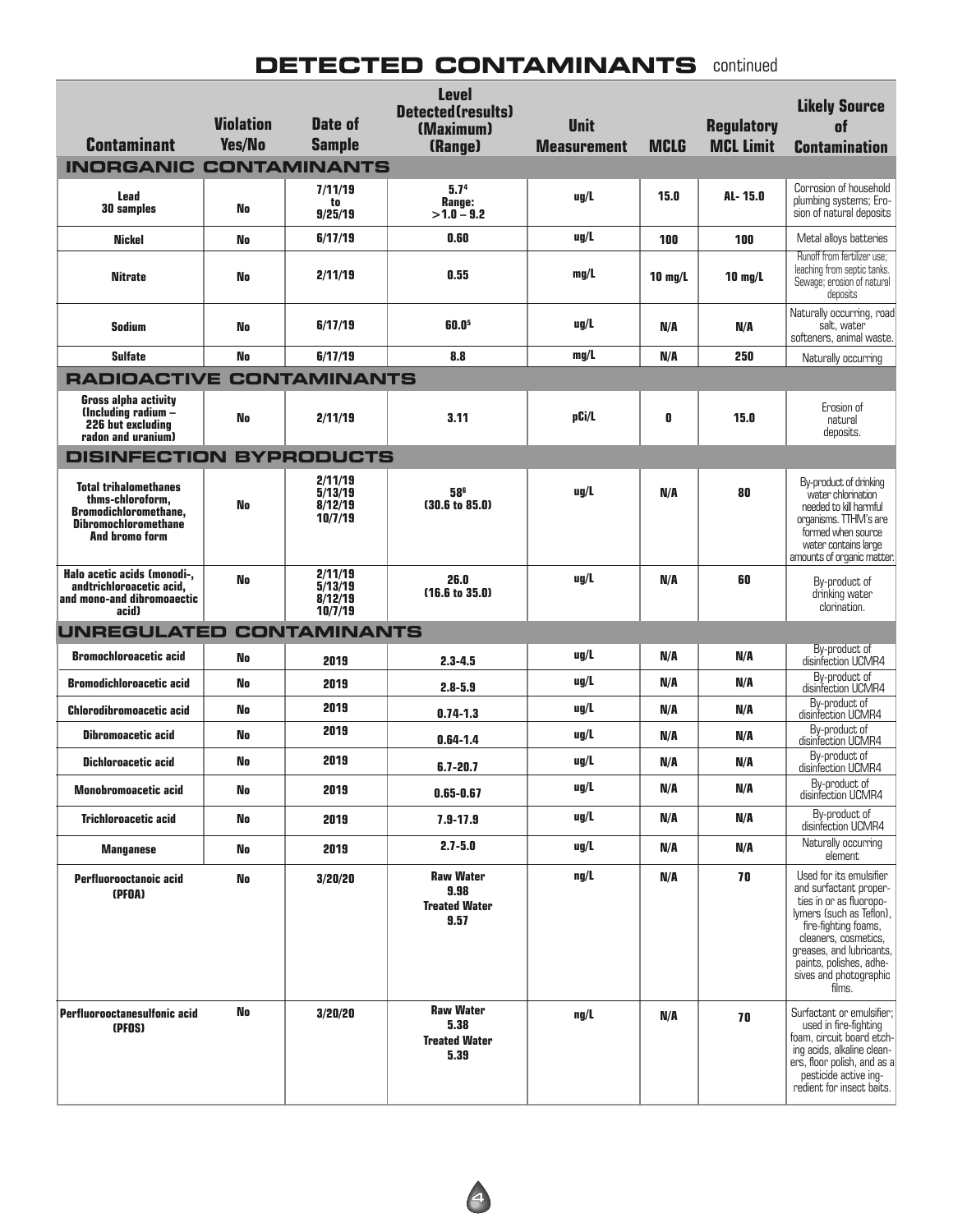<sup>1</sup> The table shows that we triggered a Level 1 assessment for total coliform. On June 21, 2019 three of the 15 monthly samples collected indicated the presence of total coliform. The required repeat sampling was done and in conjunction with Rockland County Health Department it was determined to be triggered by biofilm hence no violation. Coliforms are bacteria that are naturally present in the environment and are used as an indicator that other potentially harmful, waterborne pathogens may be present or that a potential pathway exists through which contamination may enter the drinking distribution system. Biofilm is a layer of microorganisms enveloped within a polymeric slime that ensures adhesion to a pipe surface and can be the cause a false positive test.

<sup>2</sup> Turbidity is a measure of the cloudiness of the water. We test it because it is a good indicator of the effectiveness of our filtration system. Our highest single turbidity measurement for the year (0.22 NTU) occurred on (9/13/19). State regulations require that turbidity must always be below 1 NTU. The regulations require that 95% of the turbidity samples collected have measurements below 0.3 NTU. There were no recordings that exceeded the treatment technique for turbidity, all levels recorded were within the acceptable range allowed and did not constitute a treatment technique violation.

<sup>3</sup> The Copper level presented represents the 90th percentile of the 30 sites tested. A percentile is a value on a scale of 100 that indicates the percent of a distribution that is equal to or below it. The 90th percentile is equal to or greater than 90% of the copper values detected at your water system. In this case, 30 samples were collected at your water system and the 90th percentile value was the fourth highest value (0.36 mg/L) that was on 7/12/19. The action level for copper was not exceeded at any of the sites tested.

<sup>4</sup> The Lead level presented represents the 90th percentile of the 30 sites tested. In this case, 30 samples were collected in our water system and the 90th percentile value was the fourth highest value (5.7ug/l) that was on 9/16/19. The action level for lead was not exceeded.

<sup>5</sup> Water containing more than 20 mg/l of sodium should not be used for drinking by people on severely restricted sodium diets. Water containing more than 270 mg/l of sodium should not be used by people on moderately restricted sodium diets.

<sup>6</sup> This level represents the highest locational running annual average calculated from data collected.

7\*\*\* PFOA and PFOS testing were done on a voluntarily basis. To provide Americans, including the most sensitive populations, with a margin of protection from a lifetime of exposure to PFOA and PFOS from drinking water, EPA established the health advisory levels at 70 parts per trillion. When both PFOA and PFOS are found in drinking water, the combined concentrations of PFOA and PFOS should be compared with the 70 parts per trillion health advisory level.

### **FOURTH UNREGULATED MONITORING RULE- UCMR4**

The 1996 Safe Drinking Water Act (SDWA) amendments require that once every five years EPA issue a new list of no more than 30 unregulated contaminants to be monitored by public water systems (PWSs).

The fourth Unregulated Contaminant Monitoring Rule (UCMR 4) was published in the Federal Register on December 20, 2016. UCMR 4

requires monitoring for 30 chemical contaminants between 2018 and 2020 using analytical methods developed by EPA and consensus organizations. This monitoring provides a basis for future regulatory actions to protect public health.

Beginning March 2019 three quarterly tests were conducted and 8 of 30 unregulated contaminants were detected (See Table of Detected Contaminants).

# **WHAT DOES THIS INFORMATION MEAN?**

#### **Lead and Copper:**

The table reveals that the water level for lead did not exceed the action level of 15 ug/L in more than 10 percent of the homes tested. 30 homes were tested. 0.0% of the 30 homes tested exceeded the state action level of 15ug/L. If present, elevated levels of lead can cause serious health problems, especially for pregnant women, infants, and young children. It is possible that lead levels at your home may be higher than at other homes in the community as a result of materials used in your home's plumbing. The Village of Nyack Water Department is responsible for providing high quality drinking water, but cannot control the variety of materials used in plumbing components. When your water has been sitting for several hours, you can minimize the potential for lead exposure by flushing your tap for 30 seconds to 2 minutes before using water for drinking or cooking. If you are concerned about lead in your water, you may wish to have your water tested. Information on lead in drinking water, testing methods, and steps you can take to minimize exposure is available from the Safe Drinking Water Hotline (1-800-426-4791) or at http://www.epa.gov/safewater/lead.

The MCL was not exceeded in the testing for Copper.

### **BACTERIOLOGICAL TESTING:**

Bacteriological samples are taken from several different locations in our system each week and sent to a certified independent lab (Envirotest Laboratories Inc.) for analysis. The Water Department also takes one sample each day from a different location and tests for free chlorine residual and turbidity.

While the treatment plant is in operation, New York State D.O.H. licensed plant operators continuously monitor the turbidity and free chlorine levels. The number of Bacteriological tests that we are required to conduct based on the size of our water system is: 15 tests per month; 180 tests per year.

### **TURBIDITY SAMPLING:**

Turbidity is a measure of the cloudiness of the water. We continuously monitor it because it is a good indicator of the effectiveness of our filtration system. Our highest single turbidity measurement for the year occurred on Sept.19, 2019 (0.22 NTU). NY. State regulations require that turbidity must always be below 1.0 NTU. The regulations also require that 95% of the turbidity samples collected have a measurement below 0.3 NTU. Samples in all months in 2019 met the turbidity standard.

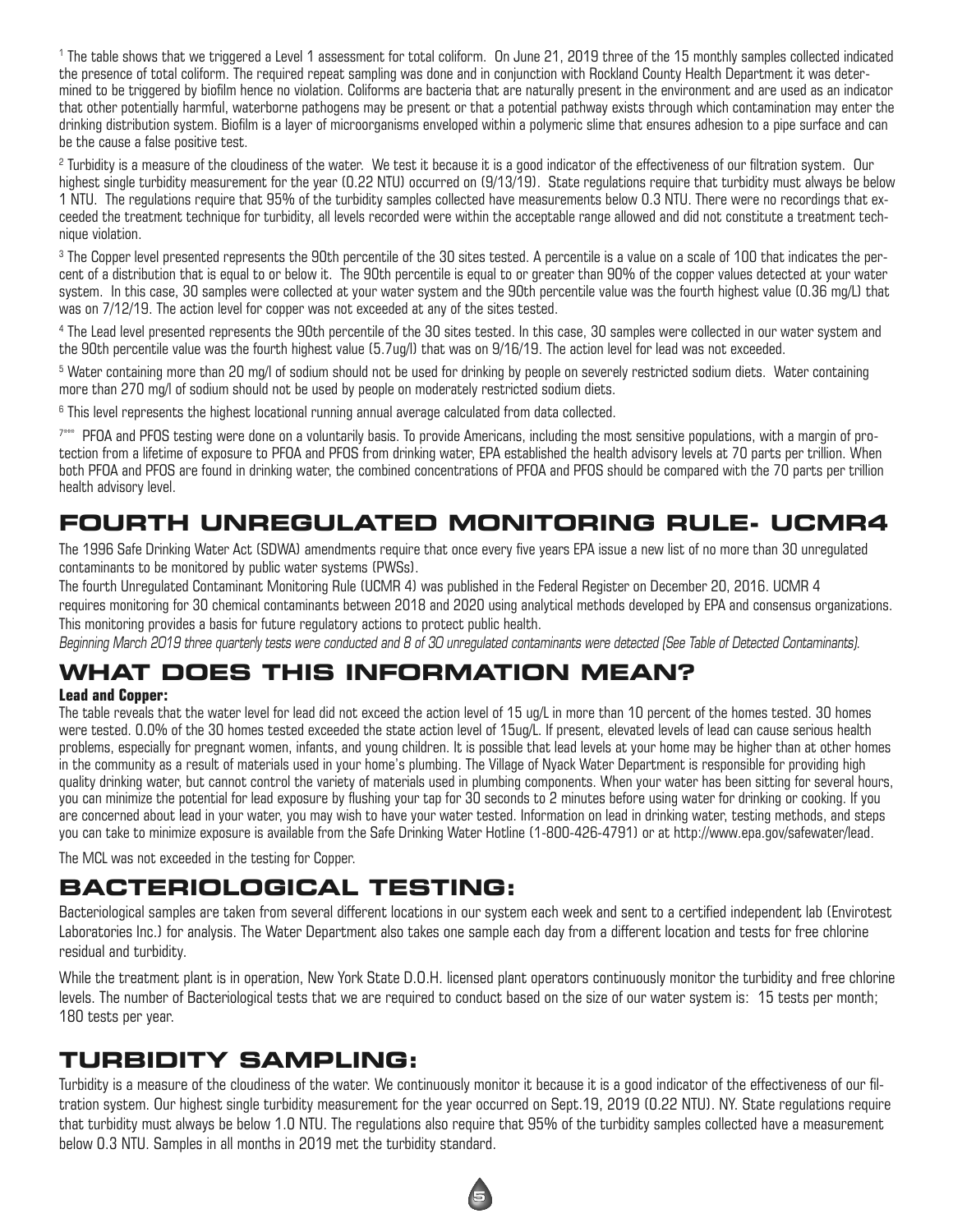# **OTHER TESTS CONDUCTED EVERY DAY**

The following tests are conducted on the raw, settled, and finished waters every day for process control and monitoring purposes: · Free and total chlorine residual · Turbidity · pH · Zeta potential · Specific conductance Alkalinity  $\cdot$  Hardness . Color  $\cdot$  Time of filtration  $\cdot$  Manganese

#### **All tests results are monitored by and reported to the Rockland County Department of Health**

#### **IS OUR WATER SYSTEM MEETING OTHER RULES THAT GOVERN OPERATIONS?**

During 2019, our system was in compliance with applicable State drinking water operating, monitoring and reporting requirements.

### **CRYPTOSPORIDIUM AND GIARDIA INFORMATION**

While there is no evidence of illness related to the Village of Nyack water supply, New York State Law requires all water suppliers to notify their customers about the potential risks. Cryptosporidium and Giardia are intestinal illnesses caused by microscopic pathogens which can be waterborne. They can be very serious for people with weak immune systems, such as chemotherapy, dialysis, or transplant patients, and people with Crohn's Disease and HIV infection. People with weakened immune systems should discuss with their health care provider the need to take extra precautions, such as boiling water, using certified bottled water, or a specially approved home filter.

#### **What Is Being Done to Control Cryptosporidium and Giardia**

A Federal, State, and local effort are underway in your community. Your local water utility is taking steps such as:

- Testing of Raw Water for Cryptosporidium (Tested from April 2008-March 2010).
- Improving quality control
- Working with Rockland County Department of Health
- Educating the public
- Systematic flushing of the water mains
- Making timely repairs
- Most importantly, improving water treatment methods, including:
	- Pretreatment
	- Sedimentation
	- Filtration

- Disinfection / increasing the free chlorine residual, based on temperature and pH of the water to meet CT (contact time requirement) necessary to inactivate certain viruses and organisms. This will more than likely be a seasonal adjustment. (Winter months) These steps greatly reduce any risks of water contamination.

#### **These steps greatly reduce any risks of water contamination. Working Together, We Can Keep Our Water Safe**

- 1. Take basic steps to stay safe from these intestinal diseases.
- 2. Support National, State, and local efforts to keep our water supplies safe.
	- 3. Learn as much as you can about Cryptosporidium and Giardia.

#### **Where Can I Get More Information?**

- NY State Department of Health
- NY State Department of Environmental Conservation
	- Personal Health Care Provider
- U.S. Environmental Protection Agency Drinking Water Hotline (800-426-4791)
	- Rockland County Department of Health (845-364-2608).

**6**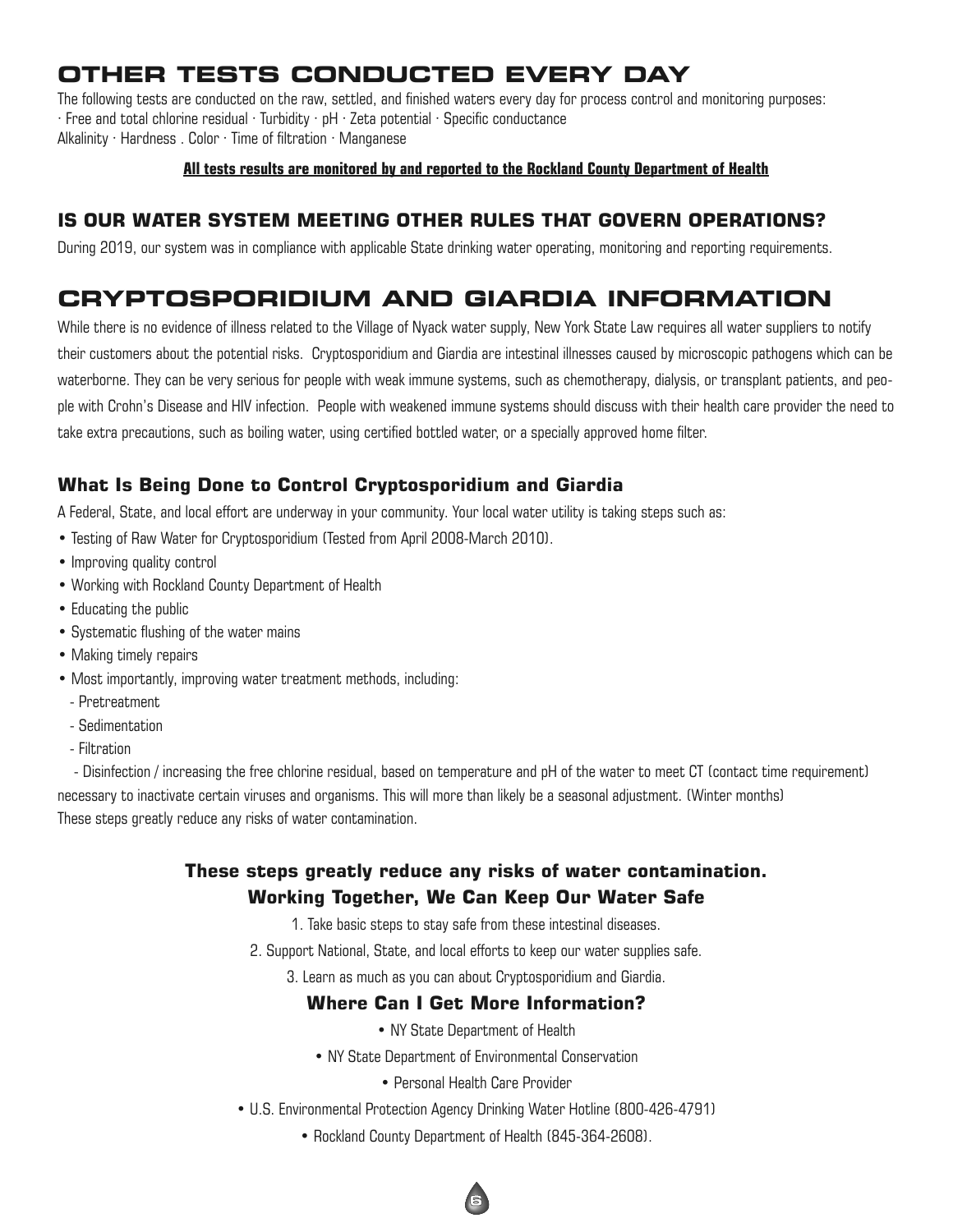

## **2019 SYSTEM IMPROVEMENTS**

- Repaired 4 old fire hydrants.
- Painted certain fire hydrants in the system to make them more visible.
- Emptied our sludge discharge lagoon.
- Repaired various leaks system wide.
- Added an AED at the Treatment Plant.
- Installed a new turbidity analyzing system.
- Secured funding for water system improvements-Phase A.

## **PROPOSED IMPROVEMENTS FOR 2020**

•. Planning to make major improvements to our infrastructure (replace old Water valves and Water Mains).

•. Continue pursuit of funding for a new raw water transmission main, from the treatment plant, to a point north of the New York State Thruway. This will minimize any potential contamination (accidents, spills, salt spreading during winter months) from the N.Y.S. Thruway and the CSX railroad system, which both cross the Hackensack River. The State Health Department, Comprehensive Performance Evaluation at the Treatment Plant strongly recommended this project for implementation. Application for this project was made under the 1996 Clean Water/Clean Air Bond Act.

•. Possible overhaul of the Flocculators.

#### **YEAR ROUND WATER RATES** (effective...6/1/19)

| <b>USAGE/QUARTER</b>                 | <b>INSIDE NYACK</b> | <b>OUTSIDE NYACK</b> |
|--------------------------------------|---------------------|----------------------|
| $\parallel$ Minimum Bill $(<$ 400CF) | \$24.00/Quarter     | \$28.80/Quarter      |
| $\parallel$ 0-50,000 CF              | \$60.00/1,000 CF    | \$72.00/1,000 CF     |
| Over 50,000 CF                       | \$47.96/1,000 CF    | \$57.55/1,000 CF     |

 $cf = Cubic Feet$ 

One  $cf = 7.48$  Gallons.

# **CONSERVE AND SAVE MONEY**

#### **Repair Leaks**

A leak of one drop per second wastes 2,400 gallons per year. Most leaks are easy to repair with some basic know-how and a few simple tools.

| <b>PIPE LEAK SIZE</b> | <b>GALLONS LOST</b> | PER DAY PER MONTH |
|-----------------------|---------------------|-------------------|
|                       | 360                 | 11,160            |
|                       | 3,096               | 95,976            |
|                       | 8,424               | 261,144           |
|                       | 14.952              | 463,512           |

continued on next page